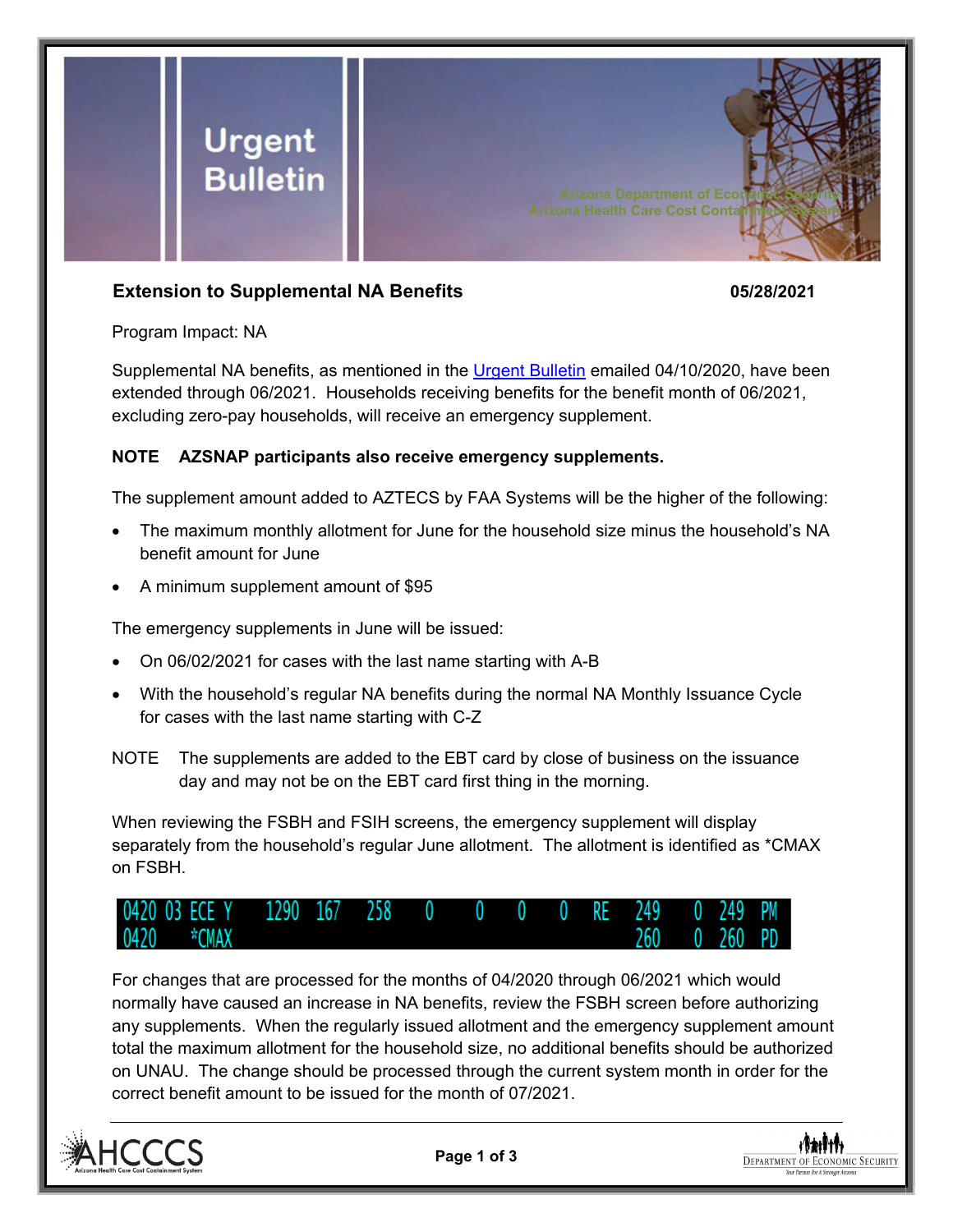

For changes that are processed for the months of 04/2020 through 06/2021 which would normally have caused a decrease in NA benefits, the worker must process the change in the current system month in order for the correct benefit amount to be issued for the month of 07/2021. The household must be mailed a Notice of Adverse Action (NOAA) for 07/2021. For changes that result in ineligibility for NA, timely action must be taken to close the case allowing for NOAA.

FAA Systems completes a 'catch-up' job each month going back four months to issue any NA emergency allotment (EA) benefits that may not have been issued. The most common scenarios for issuance during this 'catch-up' job are:

- Cases that are reopened after EA issuance
- Cases with older application dates that are processed after EA issuance

Do not create emergency supplements providing maximum monthly NA allotments for benefit months 02/2021 through 06/2021.

For examples on processing reported changes and supplements on UNAU, see the [Urgent Bulletin](https://dbmefaapolicy.azdes.gov/FAA5/baggage/Urgent%20Bulletin%20(04-15-2020)%20-%20Reported%20Changes%20and%20Supplements%20on%20UNAU.pdf) emailed on 04/15/2020 being aware of the following:

- The process was extended through the benefit month of 06/2021.
- The emergency supplements must be elevated through Region Management unless the change occurred during the 'catch-up' job duration which goes back four months (02/2021 through 06/2021).
- The allotment amount may be higher than the maximum NA allotment effective the benefit month of 04/2021; therefore, do not send an overpayment referral when the NA benefits for the household exceeds the maximum NA allotment due to the \$95 minimum supplement.
- For benefit month 01/2021 and ongoing, use the Thrifty Food Plan at **FAA6.J10** in the CNAP Manual to identify the maximum NA allotment amount.